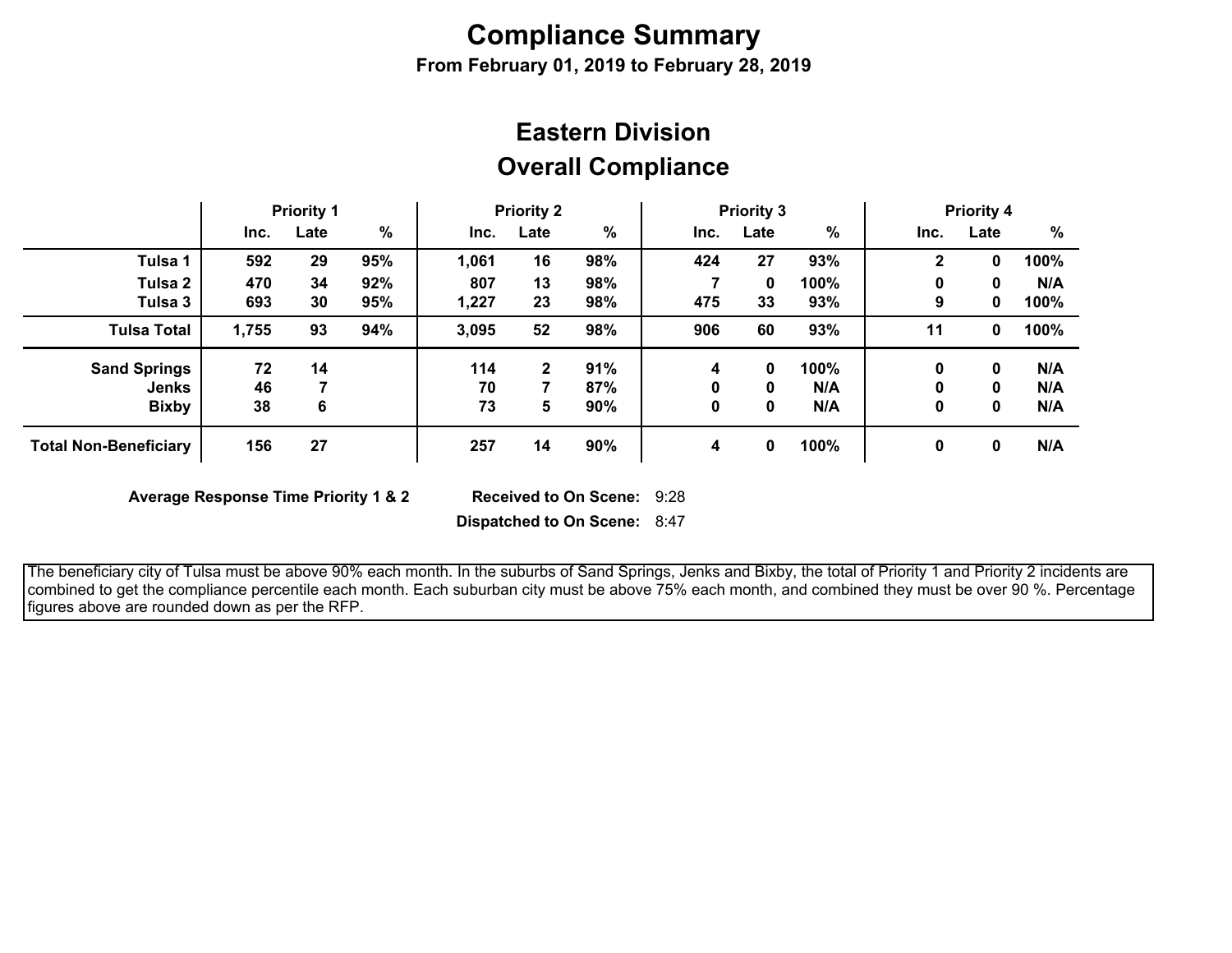# **Compliance Summary**

**From February 01, 2019 to February 28, 2019**

### **Overall Compliance Western Division**

|                               | <b>Priority 1</b> |           | <b>Priority 2</b> |              | <b>Priority 3</b> |      |      |              | <b>Priority 4</b> |              |                      |      |
|-------------------------------|-------------------|-----------|-------------------|--------------|-------------------|------|------|--------------|-------------------|--------------|----------------------|------|
|                               |                   | Inc. Late | $\%$              | Inc.         | Late              | $\%$ | Inc. | Late         | %                 | Inc.         | Late                 | $\%$ |
| <b>Oklahoma City 1</b>        | 898               | 57        | 93%               | 1,548        | 12                | 99%  | 397  | 13           | 96%               | 12           | $\blacktriangleleft$ | 91%  |
| <b>Oklahoma City 2</b>        | 988               | 95        | 90%               | 1,559        | 11                | 99%  | 275  | 16           | 94%               | $\mathbf{2}$ | 0                    | 100% |
| <b>Edmond</b>                 | 142               | 11        | 92%               | 228          | 1                 | 99%  | 57   | 1            | 98%               | 0            | 0                    | N/A  |
| <b>Total OKC &amp; Edmond</b> | 2,028             | 163       | 91%               | 3,335        | 24                | 99%  | 729  | 30           | 95%               | 14           | $\mathbf{1}$         | 92%  |
| <b>Mustang</b>                | 31                |           |                   | 49           | 1                 | 97%  | 20   | $\mathbf{0}$ | 100%              | $\mathbf 0$  | $\mathbf 0$          | N/A  |
| <b>The Village</b>            | 30                | 6         |                   | 39           | 0                 | 91%  | 0    | 0            | N/A               | $\mathbf 0$  | 0                    | N/A  |
| <b>Nichols Hills</b>          | 3                 | 0         |                   | $\mathbf{3}$ | 0                 | 100% | 0    | 0            | N/A               | 0            | 0                    | N/A  |
| <b>Total Non-Beneficiary</b>  | 64                | 7         |                   | 91           | 1                 | 94%  | 20   | 0            | 100%              | 0            | $\mathbf 0$          | N/A  |
| <b>Piedmont</b>               |                   |           |                   | 8            | 2                 | 40%  | 0    | 0            | N/A               | 0            | 0                    | N/A  |

**Average Response Time Priority 1 & 2** 

**Dispatched to On Scene:** 8:58 Received to On Scene: 9:27

The beneficiary city of Oklahoma City must be above 90% each month. In the suburbs of Mustang, The Village, and Nichols Hills, the total of Priority 1 and Priority : incidents are combined to get the compliance percentile each month. Each suburban city must be above 75% each month, and combined they must be over 90 %. Percentage figures above are rounded down as per the RFP.